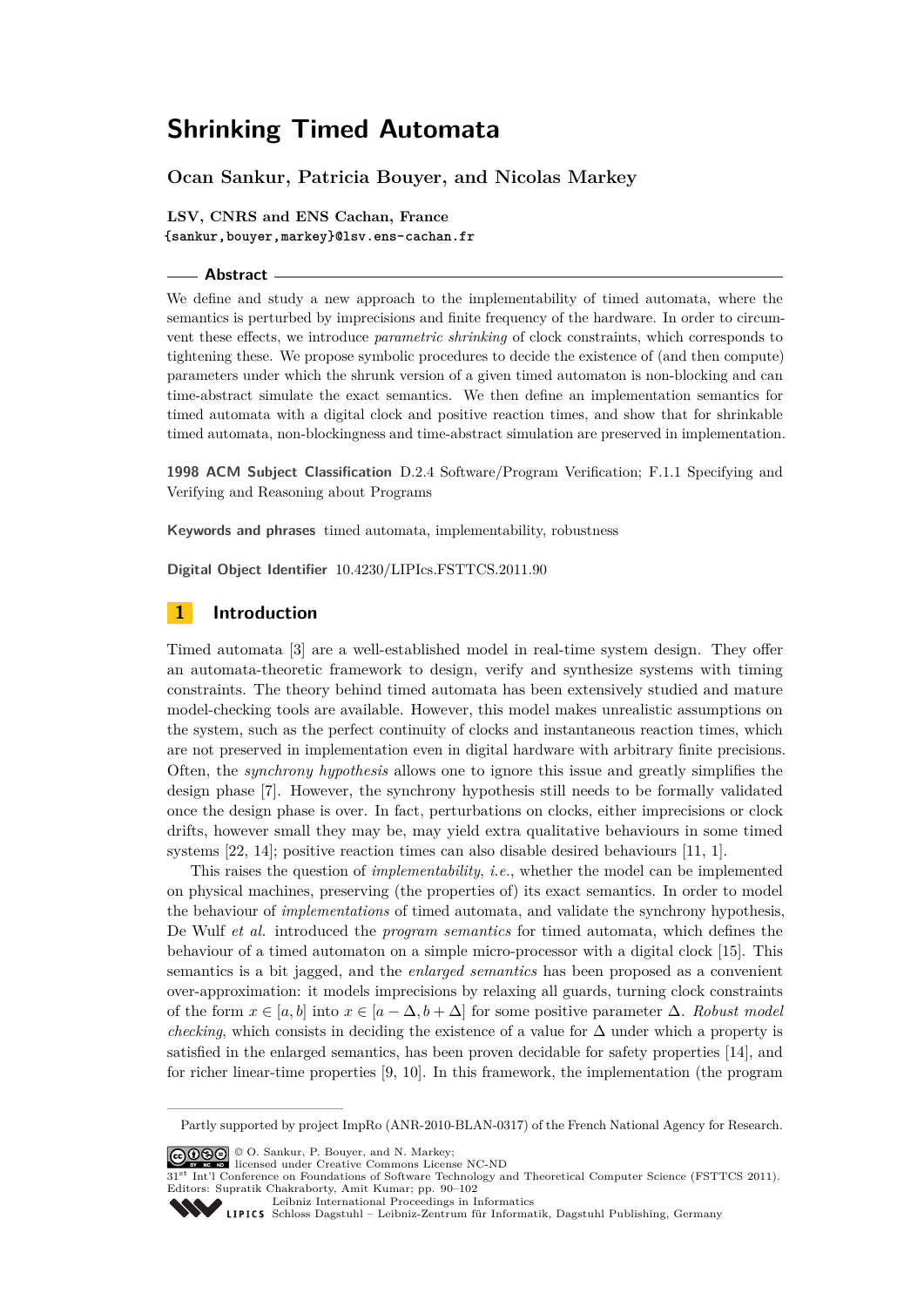semantics) always has more behaviours than the abstract model (the exact semantics), due to the relaxation of the timing constraints, and robust model-checking only ensures correctness for properties preserved by timed simulation.

We adopt the following approach: instead of checking properties on the enlarged semantics of a given timed automaton  $A$ , we look for a new timed automaton  $B$  whose semantics would *correspond* to the (exact) semantics of A. To circumvent the effect of the imprecisions, our idea is to construct  $\beta$  by *shrinking* the guards of  $\mathcal{A}$ , which is the opposite to enlargement, so that all behaviours of  $\beta$  under enlargement are included in those of  $\mathcal{A}$ . The timed automaton  $\beta$  constructed in this manner preserves in particular all universal properties (like linear-time properties) proven (say, by model-checking) for  $A$ . This also means that all timing requirements satisfied by  $A$ , such as critical deadlines, are strictly respected by  $B$ . However, such a transformation may remove too many behaviours and even introduce deadlocks in  $\beta$ . The preservation of the desired behaviours in  $\beta$  is the problem we are interested in.

A timed automaton A is said *shrinkable* if it can be shrunk into a timed automaton that is non-blocking, and/or can time-abstract-simulate A. We do not restrict to one single shrinking parameter, but to one parameter per atomic clock constraint in the automaton. We give algorithms to decide the existence of these shrinking parameters, and compute the least parameters when they exist. We show that shrinkability w.r.t. non-blockingness can be checked in PSPACE, shrinkability w.r.t. simulation in EXPTIME, and shrinkability (w.r.t. both requirements) in EXPTIME, by symbolic procedures manipulating difference bound matrices.

As a second result, we define an implementation semantics of timed automata executed by a digital system with a digital clock. Our semantics is similar to the program semantics of [\[15\]](#page-11-5) but it is valid under slightly different assumptions. We study the relations between the exact semantics and the implementation semantics, and prove additional properties besides the one given in [\[15\]](#page-11-5). We show that when a timed automaton  $A$  is shrinkable, say to a timed automaton  $\mathcal{B}$ , then the implementation semantics of  $\mathcal{B}$  is non-blocking and time-abstract-simulates the exact semantics of A. Thus, our framework allows not only to obtain an implementation that contains no more behaviour than the abstract model but also to ensure non-blockingness and time-abstract similarity. This provides a precise motivation for the shrinkability problem: shrinkability is a sufficient condition for the correctness of the implementation semantics.

Finally, notice that shrinkability is also an interesting property by itself, since it asks whether the given automaton is vulnerable to infinitesimal shrinkings (which can be due to imprecisions). Zeno behaviours and other different convergence phenomena [\[11\]](#page-11-3) are also naturally excluded in shrunk systems (see Section [3.2\)](#page-4-0).

# **2 Preliminaries**

A *timed transition system (TTS)* is a tuple  $(S, s_0, \Sigma, \rightarrow)$ , where *S* is the set of *states*,  $s_0 \in S$ the initial state,  $\Sigma$  a finite alphabet, and  $\to \subseteq S \times (\Sigma \times \mathbb{R}_{\geq 0}) \times S$  the *transitions*. Transitions are labelled by  $\sigma(T)$ , with  $T \in \mathbb{R}_{\geq 0}$  the *timestamp* of *action*  $\sigma \in \Sigma$ . In all TTSs we consider, the timestamps of consecutive actions are assumed to be nondecreasing. A TTS  $(S, s_0, \Sigma, \rightarrow)$ is *non-blocking* if for any transition  $s_1 \xrightarrow{\sigma(T)} s_2$ , there exist  $\sigma' \in \Sigma$ ,  $T' \geq T$  and  $s_3 \in S$ such that  $s_2 \xrightarrow{\sigma'(T')} s_3$ . Notice that, in this definition, we do not require  $s_1$  to be reachable from  $s_0$ .

► **Definition 1.** Let  $S = (S, s_0, \Sigma, \rightarrow)$  be a TTS. A relation  $R \subseteq S \times S$  is a *timed* (resp.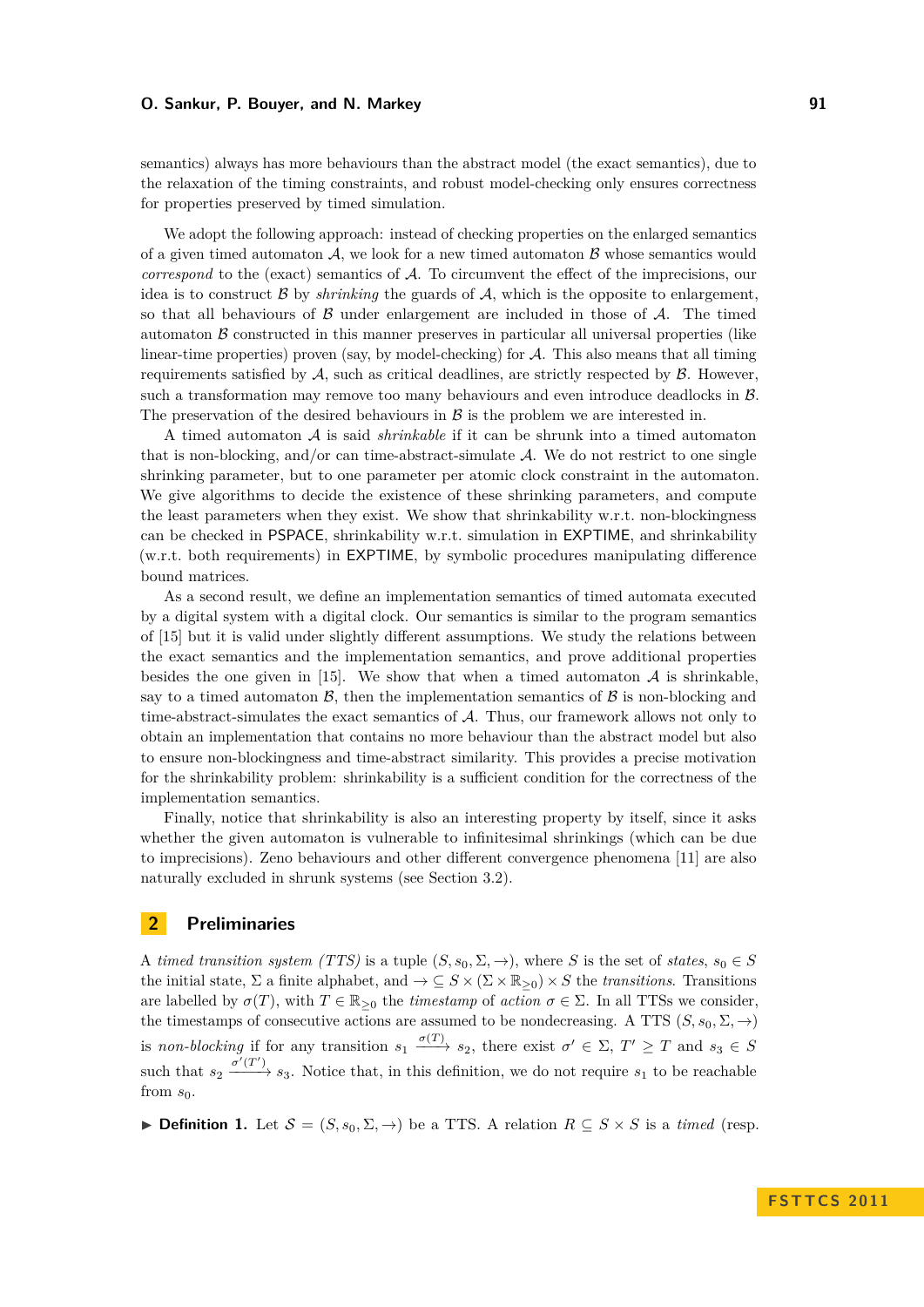*time-abstract*) *simulation* if for all  $(s_1, s_2) \in R$ , if  $s_1 \xrightarrow{\sigma(T)} s'_1$  for some  $(\sigma, T) \in \Sigma \times \mathbb{R}_{\geq 0}$ ,  $\lim_{s_2} f^{(T)} \to s'_2$  (resp.  $s_2 \xrightarrow{\sigma(T')} s'_2$  for some  $T' \in \mathbb{R}_{\geq 0}$ ) for some  $s'_2$  with  $(s'_1, s'_2) \in R$ . A state *s*<sup>2</sup> *timed-simulates* (resp. *time-abstract-simulates*) a state *s*<sup>1</sup> if there exists a timed (resp. time-abstract) simulation *R* such that  $(s_1, s_2) \in R$ . In that case, we write  $s_1 \subseteq s_2$ (resp.  $s_1 \sqsubseteq_{t.a.} s_2$ ).

Given two TTSs S and T, we write  $S \subseteq T$  if the initial state of T timed-simulates that of S in their disjoint union. We write  $S \subseteq_{t.a.} \mathcal{T}$  in case of an time-abstract simulation. For any state *s* of S, we write ta-sim<sub>T</sub>(s) for the set of states of T that time-abstract simulate *s*. This set is called *the (time-abstract) simulator set of*  $s$  *in*  $\mathcal{T}$ .

Given a finite set of clocks  $\mathcal{C}$ , we call *valuations* the elements of  $\mathbb{R}^{\mathcal{C}}_{\geq 0}$ . For a subset  $R \subseteq \mathcal{C}$ , a real number  $\alpha \in \mathbb{R}_{\geq 0}$  and a valuation *v*, we write  $v[R \leftarrow \alpha]$  for the valuation defined by  $v[R \leftarrow \alpha](x) = v(x)$  for  $x \in C \setminus R$  and  $v[R \leftarrow \alpha](x) = \alpha$  for  $x \in R$ . Given  $d \in \mathbb{R}_{\geq 0}$ , the valuation  $v + d$  is defined by  $(v + d)(x) = v(x) + d$  for all  $x \in C$ . We extend these operations to sets of valuations in the obvious way.

Let  $\mathbb{Q}_{\infty} = \mathbb{Q} \cup \{-\infty, \infty\}$ . An *atomic clock constraint* is a formula of the form  $k \leq x \leq l$ or  $k \leq x - y \leq l$  where  $x, y \in \mathcal{C}$  and  $k, l \in \mathbb{Q}_{\infty}$ . A *guard* is a conjunction of atomic clock constraints. We denote by  $\Phi_c$  the set of guards on the clock set C. We define the *enlargement* of atomic clock constraints by  $\delta \in \mathbb{Q}$  as follows: for  $x, y \in \mathcal{C}$  and  $k, l \in \mathbb{Q}_{>0}$ , we let

 $\langle k \leq x - y \rangle_{\delta} = k - \delta \leq x - y,$   $\langle x - y \leq l \rangle_{\delta} = x - y \leq l + \delta.$ 

(and similarly for  $\langle k \leq x \rangle_{\delta}$  and  $\langle x \leq l \rangle_{\delta}$ ). The enlargement of a guard *g*, denoted by  $\langle g \rangle_{\delta}$ , is obtained by enlarging all its atomic clock constraints. Notice that  $\delta$  can be negative here; this operation is then called *shrinking*. A valuation *v* satisfies a guard g, denoted  $v \models g$ , if all constraints are satisfied when each  $x \in C$  is replaced by  $v(x)$ . We denote by *[g]* the set of valuations that satisfy *g*. We will write  $v \models_{\delta} g$  to mean  $v \models \langle g \rangle_{\delta}$ .

 $\triangleright$  **Definition 2.** A timed automaton A is a tuple  $(L, l_0, C, \Sigma, E)$ , with finite sets L of *locations*, C of *clocks*,  $\Sigma$  of *labels*,  $E \subseteq \mathcal{L} \times \Phi_{\mathcal{C}} \times \Sigma \times 2^{\mathcal{C}} \times \mathcal{L}$  of edges, with  $l_0 \in \mathcal{L}$  the *initial location*. An edge  $e = (l, g, \sigma, R, l')$  is also written as  $l \xrightarrow{g, \sigma, R} l'$ . Guard g is called the *guard* of  $e$ .

For any timed automaton A, let  $(g_i)_{i\in I}$  denote the vector of all atomic clock constraints used in its guards. Given a vector of rational numbers  $\delta = (\delta_i)_{i \in I}$ , we define  $\mathcal{A}_{\overline{\delta}}$  as the timed automaton obtained from A by replacing  $g_i$  with  $\langle g_i \rangle_{\delta_i}$ . For any  $\Delta \in \mathbb{Q}$ ,  $\mathcal{A}_{\Delta}$  will denote the timed automaton where all guards are enlarged by  $\Delta$ .

**Definition 3.** The semantics of a timed automaton  $\mathcal{A} = (\mathcal{L}, l_0, \mathcal{C}, \Sigma, E)$  is a TTS over alphabet  $\Sigma$ , denoted  $[\mathcal{A}],$  whose state space is  $\mathcal{L} \times \mathbb{R}_{\geq 0}^{\mathcal{L}} \times \mathbb{R}_{\geq 0}$ . The initial state is  $(l_0, \overline{0}, 0)$ , where  $\overline{0}$  denotes the valuation where all clocks have value 0. There is a transition  $(l, v, T) \xrightarrow{\sigma(T+\tau)} (l', v', T+\tau)$ , for any edge  $l \xrightarrow{g,\sigma,R} l'$  and  $\tau \geq 0$ , such that  $v+\tau \models g$ and  $v' = (v + \tau)[R \leftarrow 0].$ 

We assume familiarity with the usual notions of *region equivalence* and *region automaton*, and refer to [\[3\]](#page-11-0) for definitions. The important property used here is that time-abstract-simulating a timed automaton is equivalent to (time-abstract-)simulating its region automaton.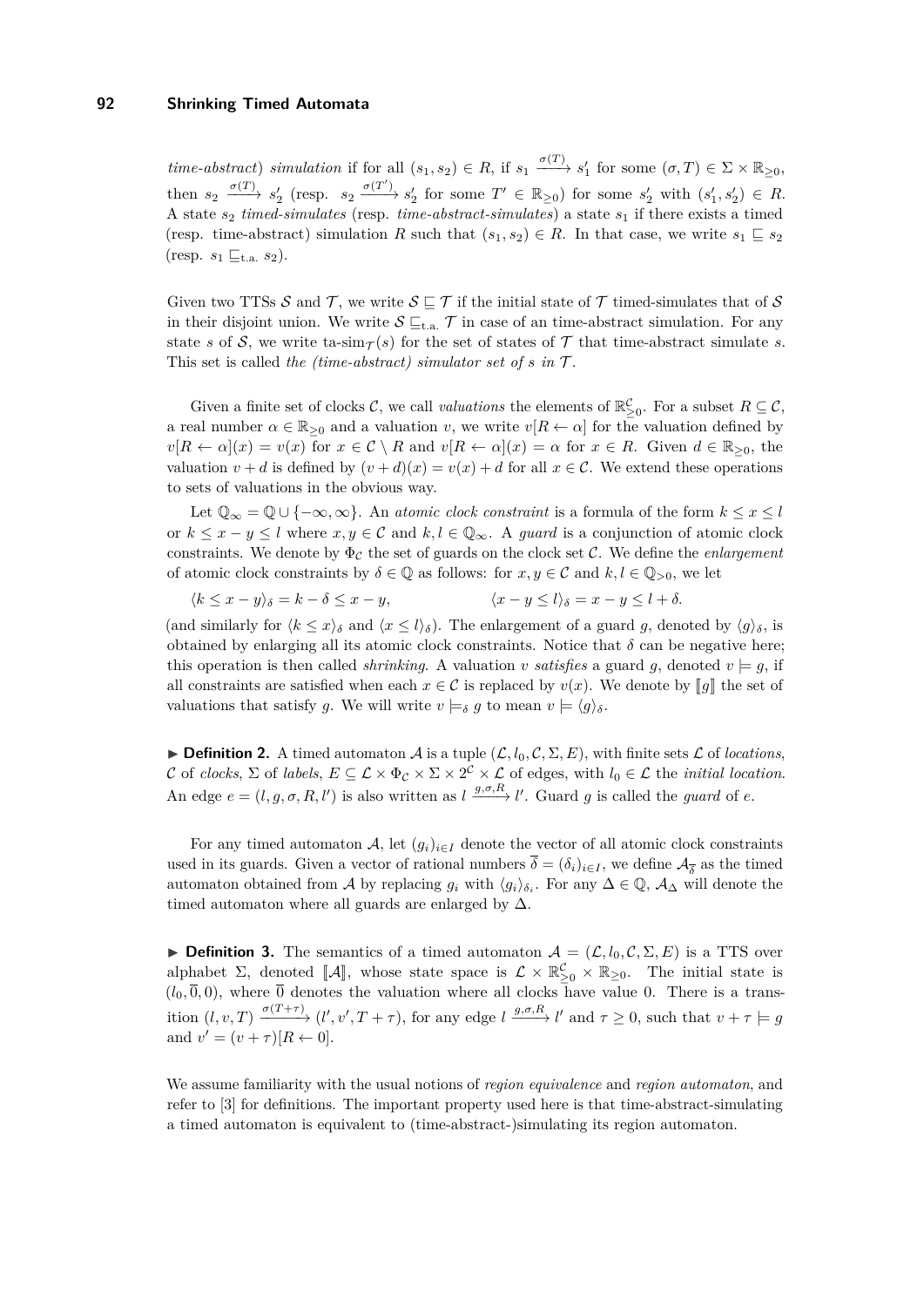# **3 Shrinkability**

#### **3.1 Robustness and Shrinking**

Robust model-checking, that is, the analysis of timed automata under clock imprecisions have been studied in [\[22,](#page-12-0) [14,](#page-11-2) [9,](#page-11-6) [10,](#page-11-7) [21,](#page-12-2) [23\]](#page-12-3). It is shown in [\[15\]](#page-11-5) how this framework allows one to *validate the synchrony hypothesis*, that is, prove that the semantics is preserved in a physical implementation with imprecisions. See [\[22,](#page-12-0) [14\]](#page-11-2) for examples of timed automata that are *not robust*: their behaviours change in presence of the slightest positive guard enlargement. In a recent work [\[8\]](#page-11-8), we defined transformations that provide, for any given timed automaton  $\mathcal{A}$ , a timed automaton  $\mathcal{A}'$  such that  $\mathcal{A}$  and  $\mathcal{A}'_{\Delta}$  are  $\epsilon$ -bisimilar, that is, there is a timed bisimulation in which the differences in delays are bounded by  $\epsilon$  at each step. The advantage of that approach is that it works for all timed automata, and that we obtain an  $\epsilon$ -bisimilar enlarged timed automaton, for any desired  $\epsilon > 0$ . However, the timed behaviour of the resulting automaton may not be included in the abstract model; it is only preserved approximately. Also, the size of  $A'$  is exponential, and we do not make the link with an implementation semantics.

We now define *shrinking* of timed automata and show how it provides an alternative way to construct robust systems. Our method provides a construction of the same size as the initial automaton, and whose timed behaviour is always included in the abstract model. Our algorithms then allow to decide whether further properties, such as non-blockingness and time-abstract similarity, can be satisfied. In order to circumvent the effect of the imprecisions, we propose to *shrink* any guard of the form " $x \in [a, b]$ " into " $x \in [a + \delta, b - \delta]$ " for some  $\delta > 0$ , so that under a small enlargement parameter  $\Delta > 0$ , we have  $[a + \delta - \Delta, b - \delta + \Delta] \subset [a, b];$ in other terms, the satisfaction of the enlarged guard implies the satisfaction of the original guard. Formally, we will consider the *shrunk timed automaton*  $\mathcal{A}_{-\mathbf{k}\delta}$  where  $\mathbf{k} = (k_i)_{i \in I} \in \mathbb{N}_{>0}^I$ and  $\delta > 0$ . Clearly, if  $\Delta < \max_{i \in I} (k_i) \cdot \delta$ ,  $\mathcal{A}_{-k\delta + \Delta}$  does not contain more behaviours than  $\mathcal{A}$ ; in fact  $[\![\mathcal{A}_{-\mathbf{k}\delta+\Delta}]\!] \sqsubseteq [\![\mathcal{A}]\!]$ .

Shrinking is a natural idea when one is interested in the preservation of strict timing constraints, such as critical deadlines. However, shrinking may remove too many behaviours and the resulting automaton may even become blocking. We are interested in deciding the existence of shrinking parameters **k** and  $\delta$ , and in their computation, for which the shrunk timed automaton is non-blocking and/or is able to time-abstract simulate the original automaton. We will see in Section [6](#page-9-0) that when the shrunk automaton satisfies these properties, these are preserved in a concrete implementation semantics.

**► Definition 4.** A timed automaton A is *shrinkable* if there exists  $\mathbf{k} \in \mathbb{N}_{>0}^I$  and  $\delta_0 \in \mathbb{Q}_{>0}$ such that for all  $0 \leq \delta \leq \delta_0$ ,

- $\blacksquare$   $\llbracket \mathcal{A}_{-\mathbf{k}\delta} \rrbracket$  is non-blocking,
- $\mathbf{I} = \|\mathcal{A}\| \subseteq_{t.a.} \|\mathcal{A}_{-k\delta}\|$ , with the following additional technical requirement: for each region  $(l, r)$  of  $\mathcal{R}(\mathcal{A})$ , there is a guard g and a vector **h** of non-negative integers such that for all  $0 \le \delta \le \delta_0$ , the simulator set of  $(l, r)$  in  $\llbracket \mathcal{A}_{\mathbf{-k}\delta} \rrbracket$  equals  $\llbracket \langle g \rangle_{\mathbf{-h}\delta} \rrbracket$ .

We say that A is *shrinkable w.r.t. non-blockingness* (resp. *w.r.t. simulation*) if only the first (resp. second) condition holds. The above **k** and  $\delta_0$  are shrinking parameters for A.

We define shrinkability "for all  $0 \le \delta \le \delta_0$ ", so if an automaton is shrinkable, we require it to remain correct when imprecisions are reduced, that is when  $\delta$  is chosen smaller. In fact, the shrunk automaton can be seen as an approximation of the initial automaton, and we would like to be able to obtain arbitrarily close correct approximations by only adjusting *δ*.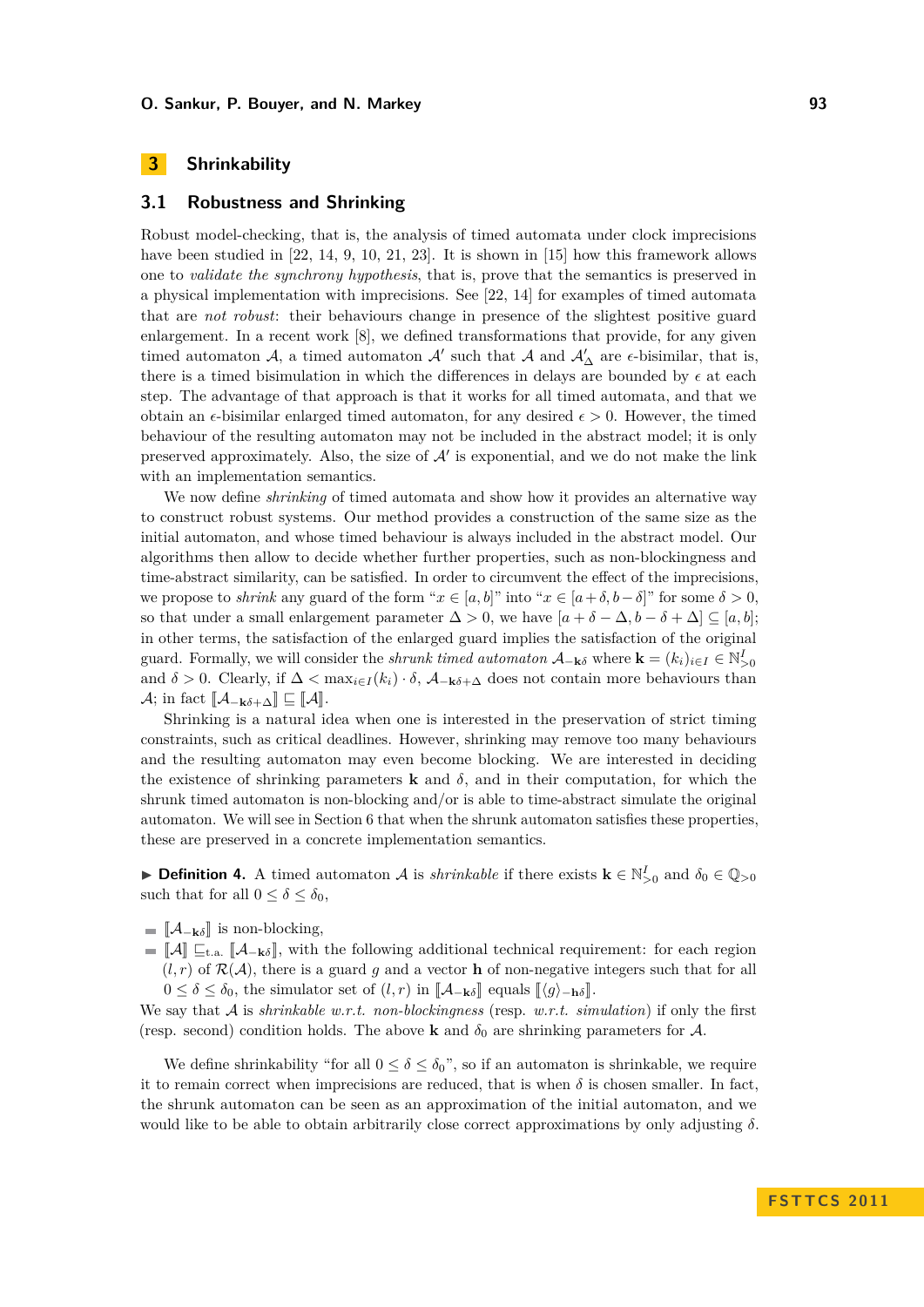This requirement is also related to the property called "faster-is-better" [\[2,](#page-11-9) [15\]](#page-11-5). Notice also that when a timed automaton is shrinkable w.r.t. simulation, then we require that for all small enough  $\delta$ , each simulator set can be expressed as shrinkings  $\langle q \rangle_{-\mathbf{h}\delta}$  where **h** is the same for all  $\delta$  (that is, parameters **h** are *uniform*). Then, when we adjust the parameter  $\delta$ , the expressions of the simulator sets do not change. This is desirable for instance when one needs to use these constraints in the system.

## <span id="page-4-0"></span>**3.2 Shrinking as a Remedy to Unrealistic Behaviour**

Shrinkability also excludes *unrealistic* timing constraints, such as Zeno behaviours. In fact, for any timed automaton  $\mathcal{A}$ , consider the automaton  $\mathcal{A}'$  obtained from  $\mathcal{A}$  by adding a new clock *u*, the constraint  $u \geq 0$  and the reset  $u := 0$  at every edge. Clearly, A and A' are isomorphic. If automaton  $\mathcal{A}'$  is shrinkable, then  $\mathcal A$  does not need Zeno strategies to satisfy the properties proven for the exact semantics and preserved by time-abstract similarity (in fact, each  $u \geq 0$  is shrunk to some  $u \geq \delta_i$  with  $\delta_i > 0$ .

But unrealistic timing constraints are not limited to Zeno behaviours. The automaton in Fig. [1](#page-4-1) provides an example of a timed automaton which is non-blocking for  $\delta_1 = \delta_2 = \delta_3 = 0$ , and lets the time diverge but it becomes blocking whenever  $\delta_2 > 0$  or  $\delta_3 > 0$ , so it is not shrinkable. A similar example was provided in [\[11\]](#page-11-3) but with equality constraints, so it is trivially not shrinkable. In section [5,](#page-7-0) we give an example of a shrinkable timed automaton (Fig. [3\)](#page-9-1).

<span id="page-4-1"></span>

**Figure 1** A shrunk timed automaton that is blocking whenever  $\delta_2 > 0$  or  $\delta_3 > 0$ .

## **3.3 Decidability of Shrinkability**

Our main result is the decidability of shrinkability:

► **Theorem 5.** *Shrinkability w.r.t. non-blockingness can be decided in* PSPACE, and in NP *if the number of outgoing transitions from each location is bounded. Shrinkability w.r.t. simulation is decidable in* EXPTIME*. Finally, shrinkability is decidable in* EXPTIME*.*

Moreover, we will show that when a given timed automaton is shrinkable, the least shrinking parameters can be computed (see Section [5](#page-7-0) for details). In the rest, we present the proof of this result. We begin by defining parametric *difference-bound matrices* (DBMs) and give tools for solving fixpoint equations on DBMs through max-plus equations. We then explain how this can be used to decide shrinkability. In Section [6,](#page-9-0) we present a concrete implementation semantics and prove that non-blockingness and simulation are preserved in this semantics for all shrinkable timed automata.

## **4 Some algebraic tools**

#### **4.1 Parameterized Difference Bound Matrices**

Difference bound matrices are data structures used to represent sets of clock valuations in timed automata analysis [\[17\]](#page-11-10). Write  $C = \{1, \ldots, C\}$ , and add an artificial clock of index 0, that has constant value 0. We let  $C_0 = C \cup \{0\}$ . A *difference bound matrix* (DBM) over  $C_0$  is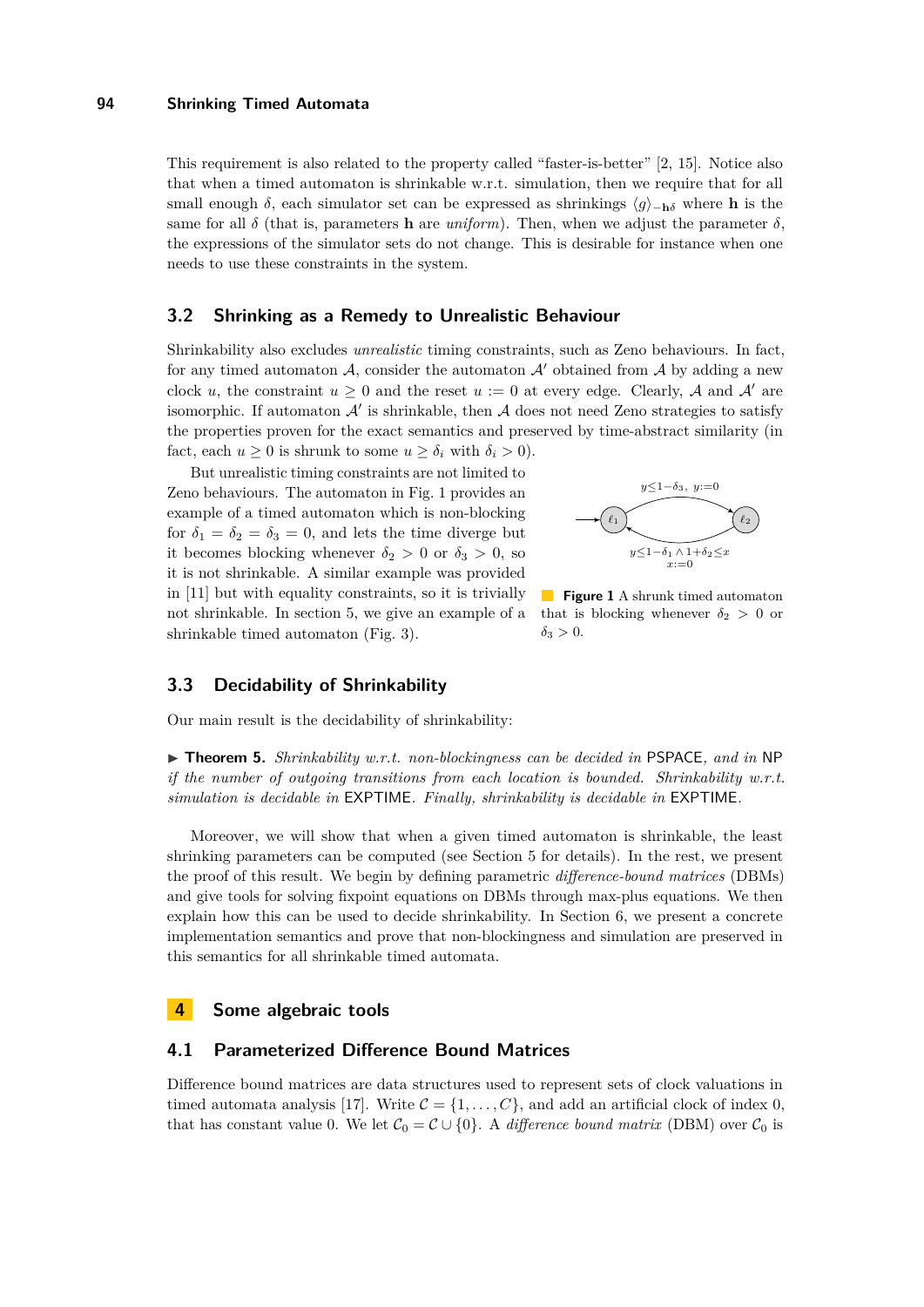an element of  $\mathcal{M}_{C+1}(\mathbb{Q}_{\infty})^1$ . Each  $M \in \mathcal{M}_{C+1}(\mathbb{Q}_{\infty})$  defines a *zone*, that is, a convex subset of  $\mathbb{R}_{\geq 0}^{\mathcal{C}}$  defined by  $\llbracket M \rrbracket = \{v \in \mathbb{R}_{\geq 0}^{\mathcal{C}} \mid \forall x, y \in \mathcal{C}_0, -M_{y,x} \leq v(x) - v(y) \leq M_{x,y}\}.$  Clearly, each population of a sequence of the contraction of a population of a population of the contracti DBM can be equivalently described by a guard, and conversely. A DBM *M* is *normalized* when for all  $x, y, z \in \mathcal{C}_0$ , it holds  $M_{x,y} \leq M_{x,z} + M_{z,y}$ . Any non-empty DBM can be made normalized in polynomial time, by interpreting it as an adjacency matrix of a weighted graph and computing all shortest paths between any two clocks.

We define several *elementary operations* on DBMs. Given a DBM *M*, we let Pretime(*M*) be the normalized DBM that describes the time predecessors of  $[M]$ , *i.e.*,  $[Pre_{time}(M)] =$  $\{v \in \mathbb{R}_{\geq 0}^C \mid \exists t \in \mathbb{R}_{\geq 0} \text{ s.t. } v + t \in [M]\}.$  Given  $R \subseteq \mathcal{C}$ , we let Unreset<sub>R</sub> $(M)$  be the normalized DBM that defines  $\{v \in \mathbb{R}_{\geq 0}^C \mid v[R \leftarrow 0] \in [\![M]\!] \}$ . For two DBMs *M* and *N*, we write  $M \cap N$ for the normalized DBM describing  $\llbracket M \rrbracket \cap \llbracket N \rrbracket$ . A function  $f: \mathcal{M}_{C+1}(\mathbb{Q}_{\infty})^n \to \mathcal{M}_{C+1}(\mathbb{Q}_{\infty})$ (for some *n >* 0), is said *elementary* if it combines its arguments using elementary operations. Efficient algorithms exist for computing these operations on DBMs [\[6,](#page-11-11) [12\]](#page-11-12).

We extend standard DBMs in order to manipulate sets of states in shrunk timed automata. We fix a tuple of parameters  $\mathbf{k} = (k_i)_{i \in I}$ , which will take nonnegative integer values. The *max-plus polynomials* over **k**, denoted by  $\mathcal{G}(\mathbf{k})$ , are generated by the grammar  $\phi ::= l \in$  $\mathbb{N} \mid k_i, i \in I \mid \phi + \phi \mid \max(\phi, \phi)$ . For any max-plus polynomial  $\phi$  and valuation  $\nu : \mathbf{k} \to \mathbb{N}$ , we denote by  $\phi[\nu]$  the value of formula  $\phi$  replacing each parameter *k* by  $\nu(k)$ . A (resp. *positive, parameterized) shrinking matrix* is an element of  $\mathcal{M}_{C+1}(\mathbb{N})$  (resp.  $\mathcal{M}_{C+1}(\mathbb{N}_{>0})$ ).  $\mathcal{M}_{C+1}(\mathcal{G}(k))$ . If *P* is a parameterized shrinking matrix (PSM) and *v* is a valuation, the shrinking matrix  $P[\nu]$  is defined in a natural way. Note that our definition of PSM is different from parametric DBMs considered for instance in [\[20\]](#page-12-4), since we use max-plus polynomials instead of linear expressions and only consider natural number valuations. In what follows, we manipulate parameterized DBMs, also called *shrunk DBMs*, of the form  $M - \delta \cdot P$ , where *δ* is a fresh parameter, and *P* is a PSM. If *M* is a DBM for guard *g*, the shrunk guard  $\langle g \rangle_{-\delta}$ will be represented by the shrunk DBM  $M - 1 \cdot \delta$ , where matrix 1 has 0's on the diagonal and 1's everywhere else.

Shrunk DBMs will be used as a data structure for manipulating the state space of shrunk timed automata. The following lemma explains how elementary operations can be computed on shrunk DBMs. In particular, it shows how shrinking parameters (*i.e.*, the PSM) can be propagated in a backward analysis while staying in the max-plus theory.

<span id="page-5-0"></span>▶ **Lemma 6.** *Let*  $M, M_1, \ldots, M_n$  *be non-empty normalized DBMs and*  $f: M_{C+1}(\mathbb{Q}_{\infty})^n \to$  $\mathcal{M}_{C+1}(\mathbb{Q}_{\infty})$  *be an elementary function with*  $M = f(M_1, \ldots, M_n)$ *. Let*  $P_1, \ldots, P_n$  *be matrices in*  $\mathcal{M}_{C+1}(\mathcal{G}(\mathbf{k}))$ *. Then, we can compute*  $P' \in \mathcal{M}_{C+1}(\mathcal{G}(\mathbf{k}))$  *s.t. for all*  $\nu: \mathbf{k} \to \mathbb{N}$ *, there exists a (computable)*  $\delta_0 > 0$  *s.t.*  $M - \delta P'[v] = f(M_1 - \delta P_1[v], \ldots, M_n - \delta P_n[v])$  for all  $0 \leq \delta < \delta_0$ . All these computations can be achieved in polynomial time, and in particular  $P'$  *has size polynomial in the size of*  $P_1, \ldots, P_n$  *and*  $f$ *. If the above property holds, we write*  $M - \delta P' = f(M_1 - \delta P_1, \ldots, M_n - \delta P_n).$ 

For solving the shrinkability problems, we will use fixpoint equations on shrunk DBMs (see Section [5\)](#page-7-0). As a prerequisite, we therefore first investigate max-plus equations, and then give a general theorem for solving those equations.

 $\mathcal{M}_n(X)$  is the set of  $n \times n$  matrices with coefficients in X, where all diagonal coefficients are 0.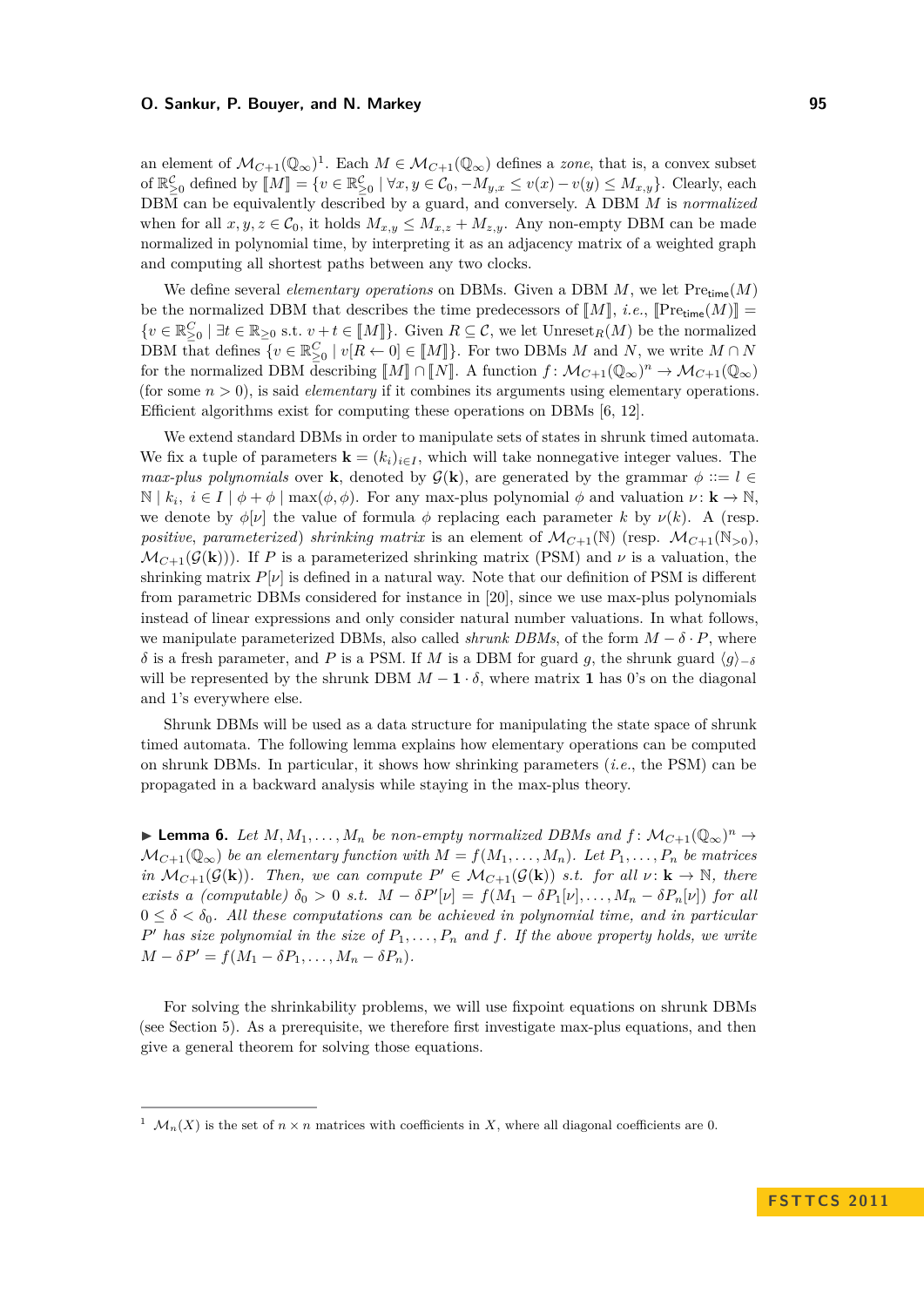

**Figure 2** Consider an edge  $\ell \xrightarrow{g,\sigma,R} \ell'$  in a timed automaton where  $g = 1 \leq y \wedge 0 \leq x - y$  and *R* = {*y*}. For any pair of zones *X*, *Y*, the equation *Y* = Pre<sub>time</sub>( $[g] ∩$ Unreset<sub>*y*</sub>(*X*)) expresses the fact that *X* can be reached in one step starting from *Y*. Consider  $Y = [0 \le x, y \le 3 \land 0 \le x - y \le 2]$ , and  $X = \llbracket 1 \leq x \leq 4 \land x - y \leq 3 \rrbracket$ . In the figure, the union of dark gray and light gray areas illustrate this equation while the dark gray areas illustrate the equation between *shrunk* zones. Let us assume that we shrink g to  $g' = 1 + k_1 \delta \leq y \wedge k_2 \delta \leq x - y$  and X to  $X' = [1 + k_3 \delta \leq x \leq 4 - k_4 \delta \wedge x - y \leq 3 - k_5 \delta]$ for positive integers  $k_i$  and  $\delta > 0$  small enough so that these sets are non-empty. Then, by Lemma [6,](#page-5-0) we can compute the shrinking parameters for  $Y$ , so that the shrunk zone  $Y'$  satisfies the new equation  $Y' = \text{Pretime}([\![g']\!] \cap \text{Unreset}_y(X'))$ . We get:

| Unreset <sub>u</sub> $(X')$                                                  | $=$ $[1 + k_3 \delta \leq x \leq 3 - k_5 \delta],$                                       |
|------------------------------------------------------------------------------|------------------------------------------------------------------------------------------|
| $\llbracket g' \rrbracket \cap \mathrm{Unreset}_y(X')$                       | $= [1 + \max(k_1 + k_2, k_3)\delta \leq x \leq 3 - k_5\delta]$                           |
|                                                                              | $\wedge 1 + k_1 \delta \leq y \leq 3 - (k_2 + k_5) \delta$                               |
|                                                                              | $\wedge k_2 \delta \leq x - y \leq 2 - (k_1 + k_5) \delta \rVert,$                       |
| $Y' = \text{Pre}_{time}(\llbracket q' \rrbracket \cap \text{Unreset}_u(X'))$ | $=$ $[k_2 \delta \leq x \leq 3 - k_5 \delta \wedge 0 \leq y \leq 3 - (k_2 + k_4) \delta$ |
|                                                                              | $\wedge k_2 \delta \leq x - y \leq 2 - (k_1 + k_5) \delta$ .                             |
|                                                                              |                                                                                          |

This equality holds for all  $0 \le \delta < \min(\frac{1}{k_4 - k_5}, \frac{2}{\max(k_1 + k_2, k_3) + k_5}, \frac{3}{k_2 + k_5}, \frac{2}{k_1 + k_2 + k_5}, \frac{2}{k_1 - k_2 + k_5})$ , where a term is  $+\infty$  if the denominator is zero.

## **4.2 Max-plus equations**

In PSMs, formal expressions using maximization and sum are manipulated. The set  $\mathbb{R}_{\geq 0}$ endowed with these operations is called the *max-plus algebra*. There is a well-established theory on solving equations in this algebra, with applications to discrete-event systems [\[5\]](#page-11-13).

Let  $k_1, \ldots, k_n, k_{n+1}, \ldots, k_{n+n'}$  be parameters, and  $\phi_1, \ldots, \phi_n$  be max-plus polynomials. We will be interested in computing solutions of fixpoint equations of the following form:

<span id="page-6-2"></span><span id="page-6-0"></span>
$$
k_i = \phi_i(k_1, \dots, k_n, k_{n+1}, \dots, k_{n+n'}), \quad \forall 1 \le i \le n.
$$
 (E)

Notice that variables  $k_{n+1}, \ldots, k_{n+n'}$  only appear at the right hand side of the equation. Equation [\(E\)](#page-6-0) defines a *non-linear* equation (polynomials  $\phi_i$  have arbitrary degrees). Although Tarski's Theorem [\[24\]](#page-12-5) guarantees the existence of fixpoint solutions in  $\mathbb{N} \cup {\infty}$ , we are interested in *finite* solutions, *i.e.*, solutions in N which is not a complete lattice.

<span id="page-6-1"></span> $\triangleright$  **Theorem 7.** For any equation of the form  $(E)$ , the existence of a solution in  $\mathbb N$  is decidable *in polynomial time in the size of the equation. Moreover, assume there is a solution in* N *in which*  $k_{n+1}, \ldots, k_{n+n'}$  take positive values; then given any fixed positive values  $v_{n+1}, \ldots, v_{n+n'}$ *Equation* [\(E\)](#page-6-0) *with the additional constraints*  $k_{n+i} = v_{n+i}$  *for all*  $1 \leq i \leq n'$  *has a least solution, computable in polynomial time.*

The second point of Theorem [7](#page-6-1) states that the existence of solutions with positive values for the unconstrained variables does not depend on their exact values. These results rely on an analysis of max-plus graphs, that we associate to max-plus equations.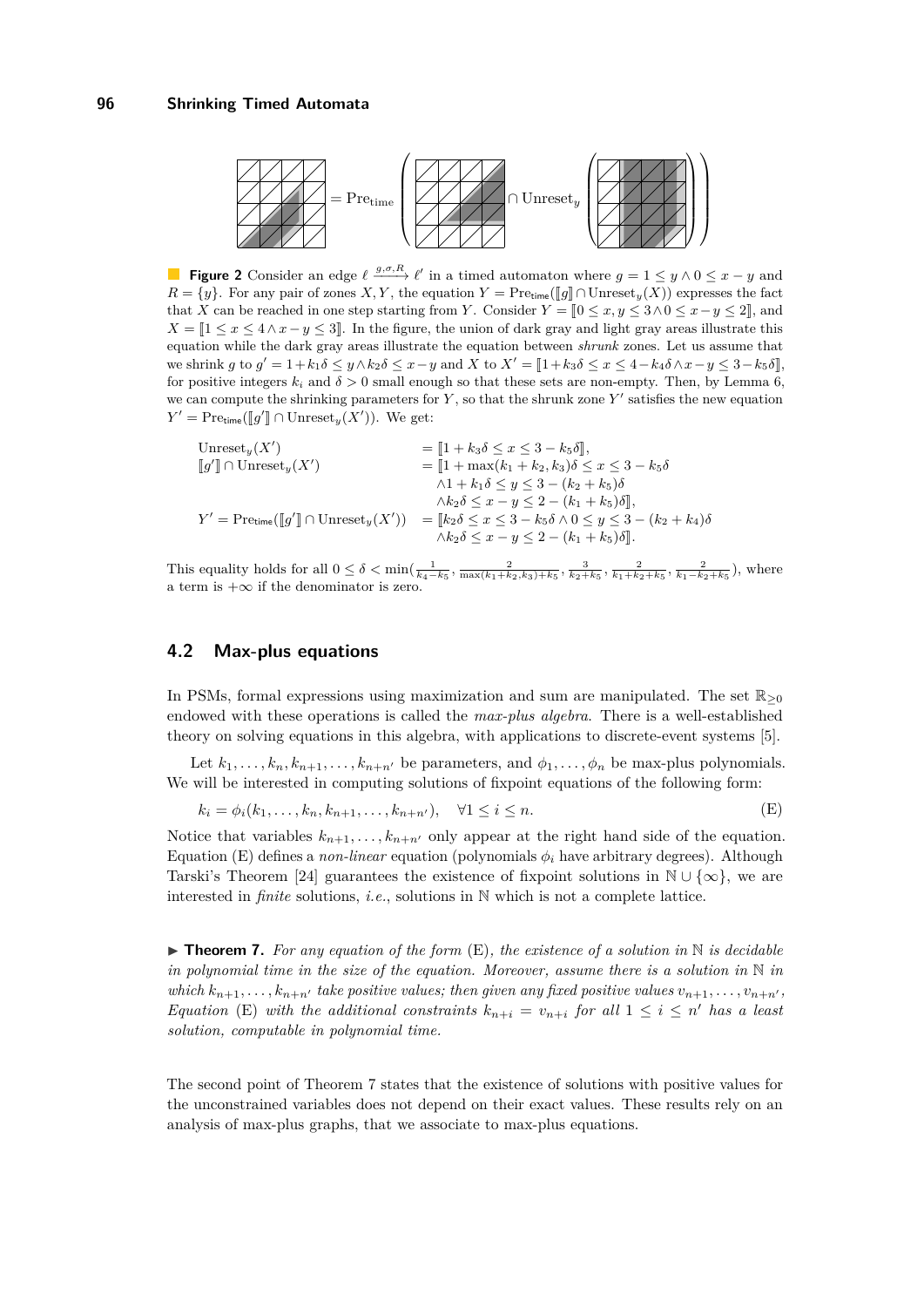## **4.3 Equations on shrunk DBMs**

We now apply the previous results to solving equations on shrunk DBMs. We consider fixpoint equations on DBMs of the form:

$$
M_i = f_i(M_1, \dots, M_n, M_{n+1}, \dots, M_{n+n'}), \quad \forall 1 \le i \le n,
$$
\n(1)

where  $M_1, \ldots, M_{n+n'}$  are unknown normalized DBMs  $(M_{n+1}, \ldots, M_{n+n'}$  are unconstrained) and *f<sup>i</sup>* 's are elementary functions. We are interested in *shrunk solutions* defined as follows.

**Definition 8.** Fix a solution  $(M_i)_i$  of [\(1\)](#page-6-2). A *shrunk solution* of (1) w.r.t.  $(M_i)_i$  is a triple  $((M_i)_i, (Q_i)_i, \delta_0)$ , where  $\delta_0 > 0$  and  $Q_i$ 's are shrinking matrices such that for all  $0 \le \delta \le \delta_0$ ,  $(M_i - \delta Q_i)_i$  is a solution of [\(1\)](#page-6-2). A shrunk solution is called the *greatest shrunk solution* if  $(Q_i)_i$  are the least shrinking matrices which define a shrunk solution w.r.t.  $(M_i)_i$ .

Assume that [\(1\)](#page-6-2) has a solution and fix one, say  $(M_i)_i$ . From Lemma [6,](#page-5-0) there exist matrices  $(\phi_i)_{1 \leq i \leq n}$  of max-plus polynomials s.t. for all shrinking matrices  $(Q_i)_i$ , there exists  $\delta_0 > 0$ such that  $M_j - \phi_j((Q_i)_i) \cdot \delta = f_j((M_i - Q_i \cdot \delta)_i)$  for all  $0 \le \delta \le \delta_0$  and all  $1 \le j \le n$ . This suggests that we study the following fixpoint equation on PSMs  $P_i$ 's, where each coefficient is a fresh parameter and polynomials  $\phi_i$ 's are those from Lemma [6](#page-5-0) for these  $P_i$ 's:

<span id="page-7-1"></span>
$$
P_i = \phi_i(P_1, \dots, P_n, P_{n+1}, \dots, P_{n+n'}), \quad \forall 1 \le i \le n.
$$
\n(2)

This is a max-plus equation (like  $(E)$ ), whose size is polynomial in the size of  $(1)$ . The following lemma links the shrunk solutions of [\(1\)](#page-6-2) with the solutions of [\(2\)](#page-7-1).

<span id="page-7-2"></span> $\triangleright$  **Lemma 9.** Fix any solution  $(M_i)$  of [\(1\)](#page-6-2) and consider max-plus polynomial matrices  $(\phi_i)_{1 \leq i \leq n}$  *as defined above. Then,* 

- *For all shrinking matrices*  $(Q_i)_i$ , there exists  $\delta_0 > 0$  *s.t.*  $((M_i)_i, (Q_i)_i, \delta_0)$  is a shrunk *solution of* [\(1\)](#page-6-2) *if, and only if,*  $(Q_i)_i$  *is a solution of* [\(2\)](#page-7-1) *in* N.
- $((M_i)_i, (Q_i)_i, \delta_0)$  *is the greatest shrunk solution of* [\(1\)](#page-6-2) *iff*  $(Q_i)_i$  *is the least solution of* [\(2\)](#page-7-1)*.*
- $I(f(2))$  $I(f(2))$  $I(f(2))$  *has a solution*  $(Q_i)_i$  *where*  $Q_{n+1}, \ldots, Q_{n+n'}$  *have positive coefficients (except for* 0 *on the diagonal), then for any matrices*  $R_{n+1}, \ldots, R_{n+n'}$  *in*  $\mathcal{M}_{C+1}(\mathbb{N}_{>0})$ , [\(2\)](#page-7-1) *with the additional constraints*  $P_{n+i} = R_{n+i}$  *for all*  $1 \leq i \leq n'$  *has a least shrunk solution, computable in polynomial time.*

Notice that by Lemma [9,](#page-7-2) one can also decide the existence of a solution of [\(2\)](#page-7-1), where all  $Q_{n+1}, \ldots, Q_{n+n'}$  are positive shrinking matrices: it suffices to add to [\(2\)](#page-7-1) the equalities  $Q_{n+i} = 1$ , where 1 is the matrix with 1's everywhere except for 0's on the diagonal.

# <span id="page-7-0"></span>**5 Deciding shrinkability**

We now apply the results we developed in previous sections to shrinkability. We fix a non-blocking timed automaton  $A = (\mathcal{L}, l_0, \mathcal{C}, \Sigma, E)$ . We assume that all edges of A have distinct labels, and identify edges with their labels. This is harmless for our purpose since we compare an automaton to its shrinking that has the same structure. For any edge with label  $\sigma \in \Sigma$  and guard  $g_{\sigma}$ , let  $G_{\sigma}$  be the DBM that represents  $||g_{\sigma}||$ , and  $R_{\sigma}$  the reset set.

## **5.1 Shrinkability w.r.t. simulation.**

Thanks to the hypothesis on distinct edge labels, the simulator sets of regions  $(l, r)$  in  $\llbracket A \rrbracket$ can be expressed by the following fixpoint equation:

<span id="page-7-3"></span>
$$
\llbracket M_{l,r} \rrbracket = \bigcap_{\sigma \in \Sigma} \bigcap_{(l,r) \xrightarrow{\sigma} (l',r')} \text{Pretime}(\text{Unreset}_{R_{\sigma}}(\llbracket M_{l',r'} \rrbracket) \cap \llbracket G_{\sigma} \rrbracket),
$$
\n(3)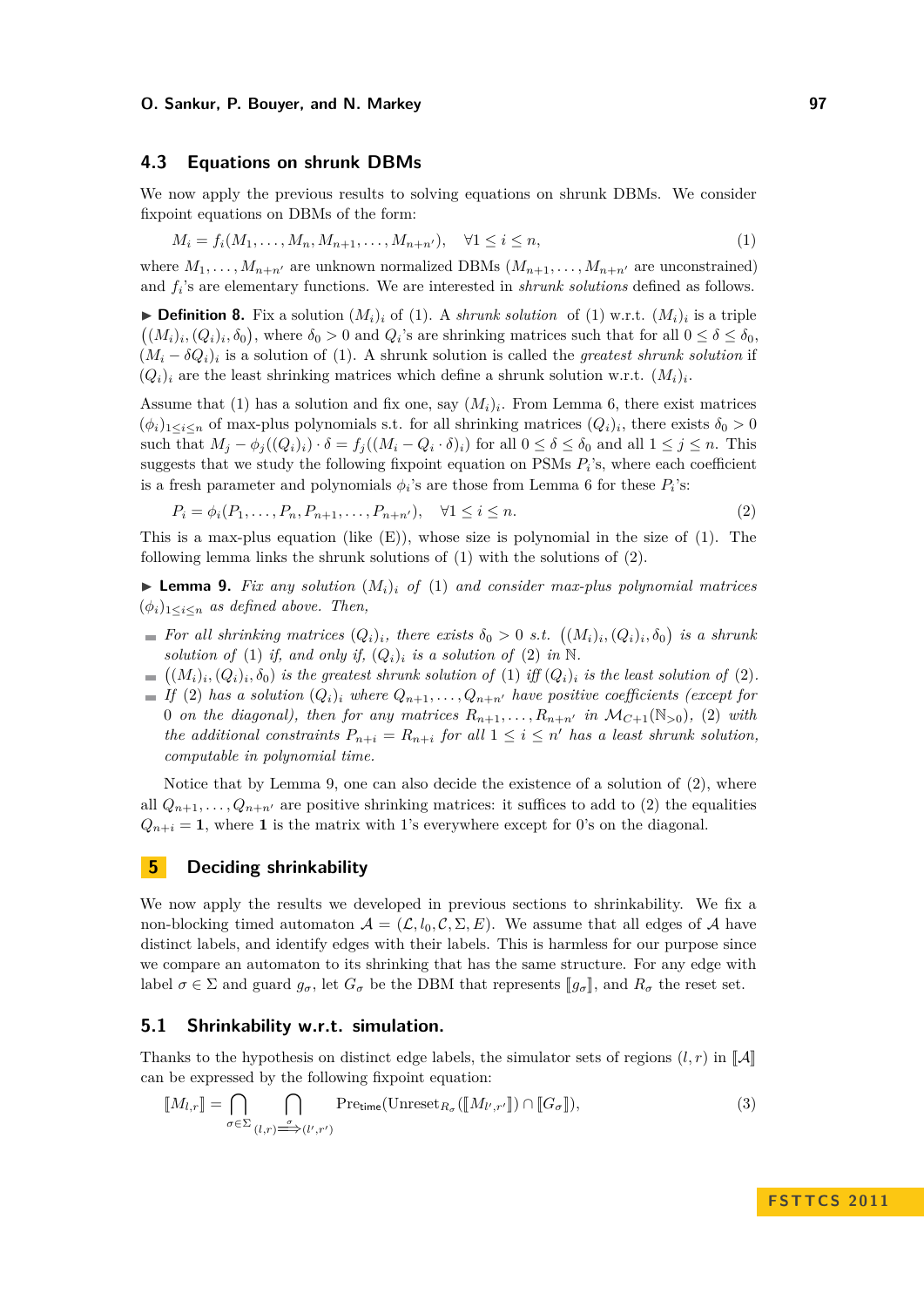for all  $(l, r) \in \mathcal{R}(\mathcal{A})$ , where  $(M_{l,r})_{l,r}$  are the unknown DBMs. In the greatest solution, each  $M_{l,r}$  represents the simulator set of region  $(l,r)$  in  $\llbracket \mathcal{A} \rrbracket$ . Consider the greatest solution  $(M_{l,r})_{l,r}\cup (G_{\sigma})_{\sigma}$ , where we see  $G_{\sigma}$ 's as a part of the solution. Let  $(l_0,\vec{0})$  denote the initial state of  $\mathcal{R}(\mathcal{A})$ . Solving shrinkability means deciding whether [\(3\)](#page-7-3) has a shrunk solution with respect to  $(M_{l,r})_{l,r} \cup (G_{\sigma})_{\sigma}$ , such that  $M_{l_0,\vec{0}}$  is shrunk to a zone that contains  $\vec{0}$  (since  $(l_0,\vec{0})$ is the initial state of any shrinking of  $A$ ). For any shrinking matrix  $P_{l_0, \vec{0}}$ , it can be checked in polynomial time whether  $\vec{0}$  belongs to  $\llbracket M_{l_0, \vec{0}} - \delta P_{l_0, \vec{0}} \rrbracket$  for sufficiently small  $\delta$ . Now, if there is a shrunk solution to [\(3\)](#page-7-3), then for any positive shrinking matrices  $(K_{\sigma})_{\sigma}$  Lemma [9](#page-7-2) provides a (greatest) shrunk solution where the shrinking matrices for  $(G_{\sigma})_{\sigma}$  are fixed to  $(K_{\sigma})_{\sigma}$ . In particular, shrinkability w.r.t. simulation does not depend on how much guards are shrunk: either all positive integer vectors **k** witness the shrinkability of  $\mathcal{A}$  (into  $\mathcal{A}_{-k\delta}$ ), or  $\mathcal{A}$ is not shrinkable w.r.t. simulation for any value of **k**.

The simulator sets  $M_{l,r}$  can be computed in exponential time ([\[18\]](#page-12-6)), and Equation [\(3\)](#page-7-3) has size polynomial in the size of these sets. By Lemma [9,](#page-7-2) the overall complexity is in EXPTIME.

## **5.2 Shrinkability w.r.t. non-blockingness.**

Since automaton A is non-blocking,  $(G_{\sigma})_{\sigma}$  satisfies the following equation.

$$
\forall \sigma \in \Sigma, \quad \llbracket G_{\sigma} \rrbracket \subseteq \bigcup_{\sigma': (\sigma, \sigma') \in \Sigma_{E \circ E}} \text{Unreset}_{R_{\sigma}}(\text{Pretime}(\llbracket G_{\sigma'} \rrbracket)),\tag{4}
$$

where we let  $\Sigma_{E \circ E} = \{(\sigma, \sigma') \mid \exists l, l', l'' \in \mathcal{L}, l \xrightarrow{\sigma} l' \xrightarrow{\sigma'} l'' \in E\}$ , that is the set of pairs of labels of consecutive transitions in  $A$ . We rewrite this equivalently as follows.

<span id="page-8-0"></span>
$$
\forall \sigma \in \Sigma, \quad [\![G_{\sigma}]\!] = \bigcup_{\sigma' : (\sigma, \sigma') \in \Sigma_{E \circ E}} \text{Unreset}_{R_{\sigma}}(\text{Pretime}([\![G_{\sigma'}]\!])) \cap [\![G_{\sigma}]\!],\tag{5}
$$

Now,  $A$  is shrinkable w.r.t. non-blockingness if, and only if, this equation has a shrunk solution w.r.t.  $(G_{\sigma})_{\sigma}$ . We can unfortunately not directly use our general results on shrunk solutions since our equation contains a union. We instead apply transformations to this equation in order to remove the union. We start by rewriting the above equation as follows:

$$
\forall \sigma \in \Sigma, \quad [\![G_{\sigma}]\!] = \bigcup_{\sigma' : (\sigma, \sigma') \in \Sigma_{E \circ E}} [\![M_{\sigma, \sigma'}]\!], \qquad [\![M_{\sigma, \sigma'}]\!] = \text{Unreset}_{R_{\sigma}}(\text{Pretime}([\![G_{\sigma'}]\!])) \cap [\![G_{\sigma}]\!].
$$
\n
$$
(6)
$$

Fix a solution  $(G_{\sigma})_{\sigma} \cup (M_{\sigma,\sigma'})_{\sigma,\sigma'}$ , which exists again by the non-blockingness assumption. We solve the max-plus equation corresponding to the right part of  $(6)$  by Lemma [9,](#page-7-2) but we will add to this equation some inequalities which "encode" the left part of  $(6)$ . We use the following technical lemma to choose these inequalities.

<span id="page-8-1"></span>► **Lemma 10.** *Let*  $C_1, \ldots, C_b$  *and D be normalized DBMs s.t.*  $\llbracket D \rrbracket = \bigcup_{1 \leq i \leq b} \llbracket C_i \rrbracket$  and  $C_i$  therefore metrics of the same  $\delta_i > 0$ ,  $D_i$ ,  $\delta Q_i$  and  $C_i$  is  $D_i$  and *P*<sub>1</sub>*,...,P*<sub>*b*</sub> *and Q shrinking matrices s.t. for some*  $\delta_0 > 0$ , *D* −  $\delta Q$  *and*  $\overline{C_i} - \delta P_i$  *are normalized for all*  $\delta \in [0, \delta_0]$ *. Then, one can decide the existence of (and then compute) some*  $\delta_1 > 0$  *s.t.*  $[D - \delta Q] = \bigcup_{1 \le i \le b} [C_i - \delta P_i]$  for all  $0 < \delta < \min(\delta_0, \delta_1)$ *, in polynomial space* and in time  $O(|C_0|^{2b}p(|A|))$ , where  $p(\cdot)$  is a polynomial.

*Moreover, in this case, for all shrinking matrices*  $Q', P'_1, \ldots, P'_b$  *s.t.*  $Q_{x,y} \bowtie (P_i)_{x,y}$   $\Leftrightarrow$  $Q'_{x,y} \bowtie (P'_i)_{x,y}$  and  $(P_i)_{x,y} \bowtie (P_j)_{x,y} \Leftrightarrow (P'_i)_{x,y} \bowtie (P'_j)_{x,y}$  for all  $i, j \in \{1, \ldots, b\}, x, y \in C_0$  $\text{and } \in \{<, =\}, \text{ it holds } [D - \delta Q'] = \cup_{1 \leq i \leq b} [C_i - \delta P'_i] \text{ for all small enough } \delta > 0.$ 

Note that checking equality between a zone and a union of zones is a difficult problem; some heuristics were suggested in [\[13\]](#page-11-14). The second point of the lemma says that the satisfaction of the left part of [\(6\)](#page-8-0) by a shrunk solution only depends on the relative ordering of the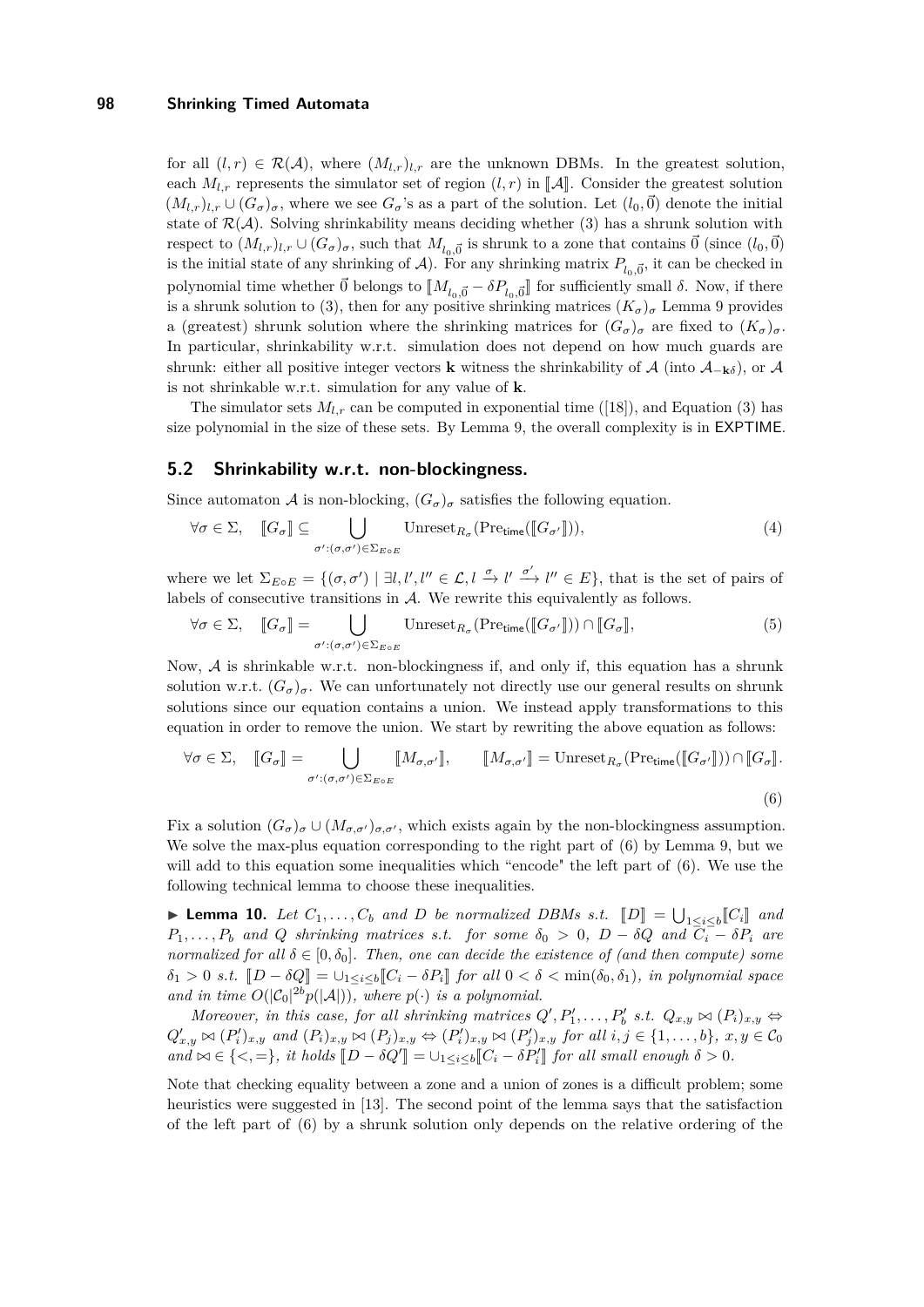<span id="page-9-1"></span>

**Figure 3** A shrinkable timed automaton. One can in fact shrink guards  $g_{\sigma_i}$  into  $g'_{\sigma_1} = 3\delta \leq$  $x \wedge y \leq 1 - \delta \wedge y - x \leq 1 - 4\delta \wedge f(\delta), g'_{\sigma_2} = 1 + \delta \leq x \wedge y \leq 1 - 2\delta \wedge 3\delta \leq x - y \wedge f(\delta)$  and  $g'_{\sigma_3} = y \leq 1 - \delta \wedge f(\delta)$ , where  $f(\delta) = \delta \leq u \wedge y - u \leq 1 - 2\delta$ , The resulting shrunk automaton can be seen to be non-blocking and time-abstract similar to  $A$  for any  $\delta \in [0, \frac{1}{4}]$ . Notice how additional constraints appear in the guards.

coefficients of the shrinking matrices. Therefore, we only need to guess the ordering between all parameters (there is at least one if there exists a shrunk solution), and solve the right part of [\(6\)](#page-8-0) augmented with these guessed (in)equalities.

Formally, let  $\Phi$  be the max-plus equation corresponding to the right part of [\(6\)](#page-8-0), as given by Lemma [9.](#page-7-2) Let  $\mathbf{k}'$  denote the set of all parameters that appear in  $\Phi$  (there is one parameter per element of each matrix  $G_{\sigma}$  and  $M_{\sigma,\sigma'}$ ). Notice that **k**' has size  $O((|\mathcal{C}_0| \cdot |\mathcal{L}| \cdot b)^2)$ , where *b* is the maximal number of outgoing edges in  $\mathcal{A}$ , and that  $\Phi$  has size polynomial in the size of A.  $\Phi$  is a conjunction of equations  $k = \phi_k(\mathbf{k}')$  for all  $k \in \mathbf{k}'$ . For all pairs  $k, l \in \mathbf{k}'$ , we guess a relation among  $\{<, =, >\}$ , and define equation  $\Phi'$  by adding these relations to  $\Phi$ . This can be done, for the case  $k = l$ , by replacing the constraints on k and l respectively by  $k = \max(\phi_k(\mathbf{k}'), l)$  and  $l = \max(\phi_k(\mathbf{k}'), k)$ , and in the case  $k > l$ , by replacing the constraint on *k* by  $k = \max(\phi_k(\mathbf{k}'), l + 1)$ . Notice that  $\Phi'$  is obtained from  $\Phi$  in polynomial time and with a polynomial number of guesses. We then solve  $\Phi'$  using Theorem [7.](#page-6-1) If we find a solution, say  $(P_{\sigma})_{\sigma} \cup (P_{\sigma,\sigma'})_{\sigma,\sigma'}$ , we verify that  $[[G_{\sigma}-\delta P_{\sigma}]] = \cup_{\sigma'} [[M_{\sigma,\sigma'}-\delta P_{\sigma,\sigma'}]]$  for small  $\delta$ , for all pairs  $(\sigma, \sigma') \in \Sigma_{E \circ E}$ , in time  $O(|\mathcal{C}_0|^{2b}p(|\mathcal{A}|))$  and in polynomial space by Lemma [10.](#page-8-1) We accept if all verifications succeed and reject otherwise. If accepted, any solution provides a shrunk solution of  $(6)$ , by Lemma [9.](#page-7-2) Conversely, if there is a shrunk solution of  $(6)$ , then,  $\Phi'$  can be constructed for the guesses corresponding to this solution, and by Lemma [10,](#page-8-1)  $\Phi'$ has a solution. If *b* is fixed, this procedure is in NP. Otherwise, instead of making guesses, we can deterministically try all possible guesses (the number of possible guesses is  $O(2^{(|\mathcal{C}|\cdot|\mathcal{L}|\cdot b)^2})$ and verify in polynomial space, so the procedure is then in PSPACE.

Finally, to decide shrinkability, one can first compute parameters **k** and  $\delta_0$  for nonblockingness, then check shrinkability w.r.t. simulation since the latter does not depend on **k** and  $\delta_0$ . Figure [3](#page-9-1) shows an example of a shrinkable timed automaton.

#### <span id="page-9-0"></span>**6 Implementation Semantics**

In this section, we present an *implementation semantics*, which takes into account reaction times and clock imprecisions. Our semantics corresponds to the execution of timed automata by a digital system that has a single digital clock and nonzero reaction time. Our semantics is closely related to the one studied in [\[15\]](#page-11-5) with minor differences, but we prove additional properties besides the one given there. We first define our semantics and state its properties, then compare it with [\[15\]](#page-11-5), and with other related work.

We describe a system which interacts, via sending and receiving signals, with a physical environment (*e.g.* via sensors). We distinguish input and output actions, and define the transitions of the system taking into account the imprecisions of the clock, the transmission delay of signals and the reaction time of the system. When an event is generated at time *T* by the environment, it is treated by the system at time  $T + \epsilon$ , for some  $\epsilon > 0$  which will be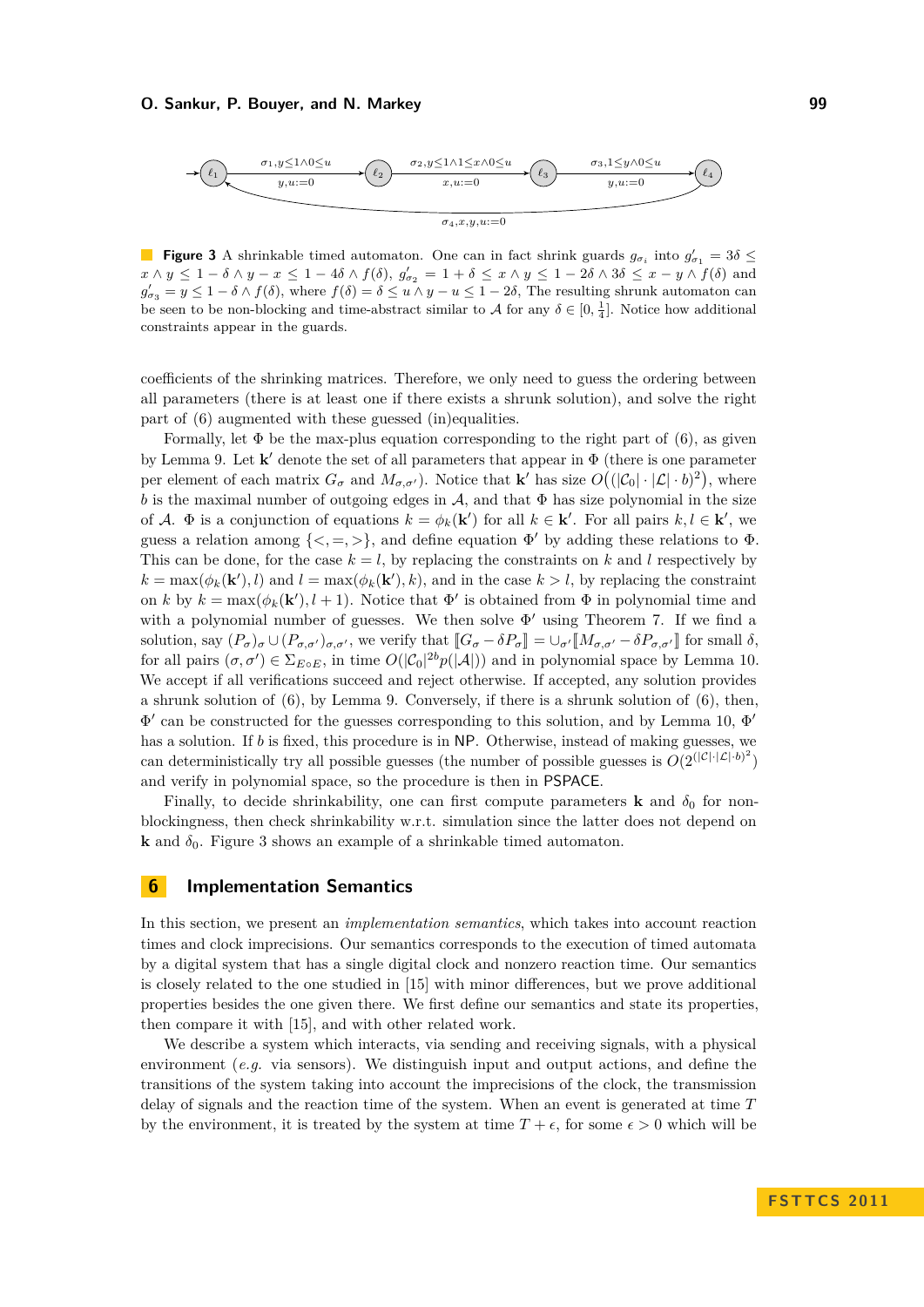bounded but unpredictable. Similarly, when the environment receives a signal at time *T*, it must have been sent at some time  $T - \epsilon$ . We assume that the system ignores any signal that is received during the treatment of the previous signal; this *reaction time* will be also bounded but unpredictable. We define the timestamps of both input and output actions as the reaction times of the environment, since we are interested in the behaviour of the environment controlled by a digital timed system.

The implementation semantics has three parameters: a)  $\Delta_c$  is the clock period, b)  $\Delta_r$  is the maximum *reaction time*, following each action, c) ∆*<sup>t</sup>* is the maximum *transmission delay* of signals between the system and the environment ( $\epsilon$  above). We suppose the system has a  $\Delta_c$ -periodic clock, whose value, at any real time *T*, is  $[T]_{\Delta_c} = \max_{k>0} \{k \Delta_c | k \Delta_c \leq T\}$ .

 $\triangleright$  **Definition 11.** Let  $\mathcal{A} = (\mathcal{L}, \ell_0, \mathcal{C}, \Sigma, E)$  be a TA with  $\Sigma = \Sigma_{\text{in}} \cup \Sigma_{\text{out}}$ , and  $\Delta_r, \Delta_c, \Delta_t > 0$ . The *implementation semantics*  $[\![A]\!]^{\text{Impl}}$  is the TTS  $(S_A, s_0, \Sigma, E)$  in which states are tuples  $(\ell, T, v, u_0)$ :  $\ell$  is a location,  $T \in \mathbb{R}_{\geq 0}$  the current real time,  $v \in \mathbb{R}_{\geq 0}^{\mathcal{C}}$  the timestamp of the latest reset for each clock, and  $u_0 \in [0, \Delta_r]$  the reaction time following the latest location change. From any state  $(\ell, T, v, u_0)$ , for any edge  $\ell \xrightarrow{\sigma, g, R} \ell'$  and  $T' \geq T$ , we let,

- $\text{if } \sigma \in \Sigma_{\text{in}}$ ,  $(\ell, T, v, u_0) \xrightarrow{\sigma(T')} (l', T' + \epsilon, v[R \leftarrow T' + \epsilon], u'_0)$ , whenever  $\lfloor T' + \epsilon \rfloor_{\Delta_c} \lfloor v \rfloor_{\Delta_c} \models g$ and  $T' + \epsilon \geq T + u_0$ , where  $(\epsilon, u'_0) \in [0, \Delta_t] \times [0, \Delta_r]$  is chosen non-deterministically, 0
- $\text{if } \sigma \in \Sigma_{\text{out}}$ ,  $(\ell, T, v, u_0) \xrightarrow{\sigma(T')} (\ell', T', v[R \leftarrow T' \epsilon], u'_0)$ , whenever  $\lfloor T' \epsilon \rfloor_{\Delta_c} \lfloor v \rfloor_{\Delta_c} \models g$ ,  $\epsilon$  <  $(T' - T)$ , and  $T' - \epsilon \geq T + u_0$ , where  $(\epsilon, u'_0) \in [0, \Delta_t] \times [0, \Delta_r]$  is chosen nondeterministically.

Notice that  $\epsilon$  and  $u_0$  are bounded by known values but are unpredictable, so they cannot be chosen by the system. We will consider *scheduler* functions *ρ*, which, depending on the history of a given run, chooses  $(\epsilon, u_0)$  at each transition. For any scheduler  $\rho$ , we denote by  $\llbracket A \rrbracket_{\rho\rho}^{\text{Impl}}$  the implementation semantics, where  $(\epsilon, u_0)$  is given by  $\rho$  at each transition. We will not formally define  $\rho$  here, but it can be done without difficulty.

The following proposition states the relation between the exact semantics and the implementation semantics of timed automata. All properties hold under *any* scheduler *ρ*. For any TTS  $\mathcal{T}$ , let us write  $\mathcal{T}^{\geq \alpha}$ , the TTS obtained from  $\mathcal{T}$  where consecutive transitions are separated by at least  $\alpha$  time units.

<span id="page-10-0"></span>► **Proposition 12.** Let A be a timed automaton s.t.  $\llbracket A \rrbracket$  is non-blocking, and  $\Delta_r, \Delta_c, \Delta_t > 0$ . *Then, for any*  $\Delta \geq 2\Delta_c + 4\Delta_t + \Delta_r$  *and scheduler*  $\rho$ ,  $\llbracket A_{\Delta} \rrbracket_{\rho}^{lmpl}$  *is non-blocking and,* 

$$
[\![\mathcal{A}]\!]^{\geq 2\Delta_r + \Delta_t} \sqsubseteq [\![\mathcal{A}_\Delta]\!]_{\rho}^{lmpl} \sqsubseteq [\![\mathcal{A}_{\Delta+2\Delta_c+4\Delta_t}]\!].
$$

Now, for any timed automaton  $A$ , consider  $A'$  as defined in Section [3.2.](#page-4-0) We have

$$
\llbracket \mathcal{A}'_{-\mathbf{k}\delta} \rrbracket \quad \sqsubseteq \quad \llbracket \mathcal{A}'_{-\mathbf{k}\delta+\Delta} \rrbracket_{\rho}^{\text{Impl}} \quad \sqsubseteq \quad \llbracket \mathcal{A}'_{-\mathbf{k}\delta+\Delta'} \rrbracket \quad \sqsubseteq \quad \llbracket \mathcal{A}' \rrbracket = \llbracket \mathcal{A} \rrbracket,
$$

whenever  $\Delta \geq 2\Delta_c + 4\Delta_t + \Delta_r$ ,  $\Delta' = \Delta + 2\Delta_c + 4\Delta_t$  and  $\delta \geq \max(2\Delta_r + \Delta_t, \Delta')$ . In fact,  $[\mathcal{A}'_{-\mathbf{k}\delta}]$  $\geq$ 2∆*r* + ∆*t* is equal to  $\llbracket A'_{-\mathbf{k}\delta} \rrbracket$  whenever  $\delta \geq 2\Delta_r + \Delta_t$ , and the rightmost simulation is due to the fact that  $-\mathbf{k}\delta + \Delta' < 0$ . Thus, given appropriate parameters, the implementation semantics of a shrunk automaton is always a refinement of the exact semantics of the original automaton. Moreover, when  $\mathcal{A}'$  is shrinkable (say, with parameters  $\mathbf{k}\delta$ ), then  $\|\mathcal{A}'_{-\mathbf{k}\delta+\Delta}\|_{\rho}^{\text{Impl}}$  $\mathbf{A}^{\text{in}}$  is also non-blocking and  $\llbracket \mathcal{A}^{\prime} \rrbracket_{\mathcal{F}} \leq \mathbf{A}$ .  $\llbracket \mathcal{A}^{\prime} \rrbracket_{\mathcal{F}} \leq \mathbf{A}$ .  $\llbracket \mathcal{A}^{\prime} \rrbracket_{\mathcal{F}} \leq \mathbf{A}$ .  $\llbracket \mathcal{A}^{\prime} \rrbracket_{\mathcal{F}} \leq \mathbf{A}$ . Thus, the properties of shrin automata are preserved in implementation.

## **6.1 Related Work**

A similar semantics, called the *program semantics*, was defined in [\[15\]](#page-11-5) and was proven to be simulated by the enlarged semantics (as in the rightmost simulation in Proposition [12\)](#page-10-0). Our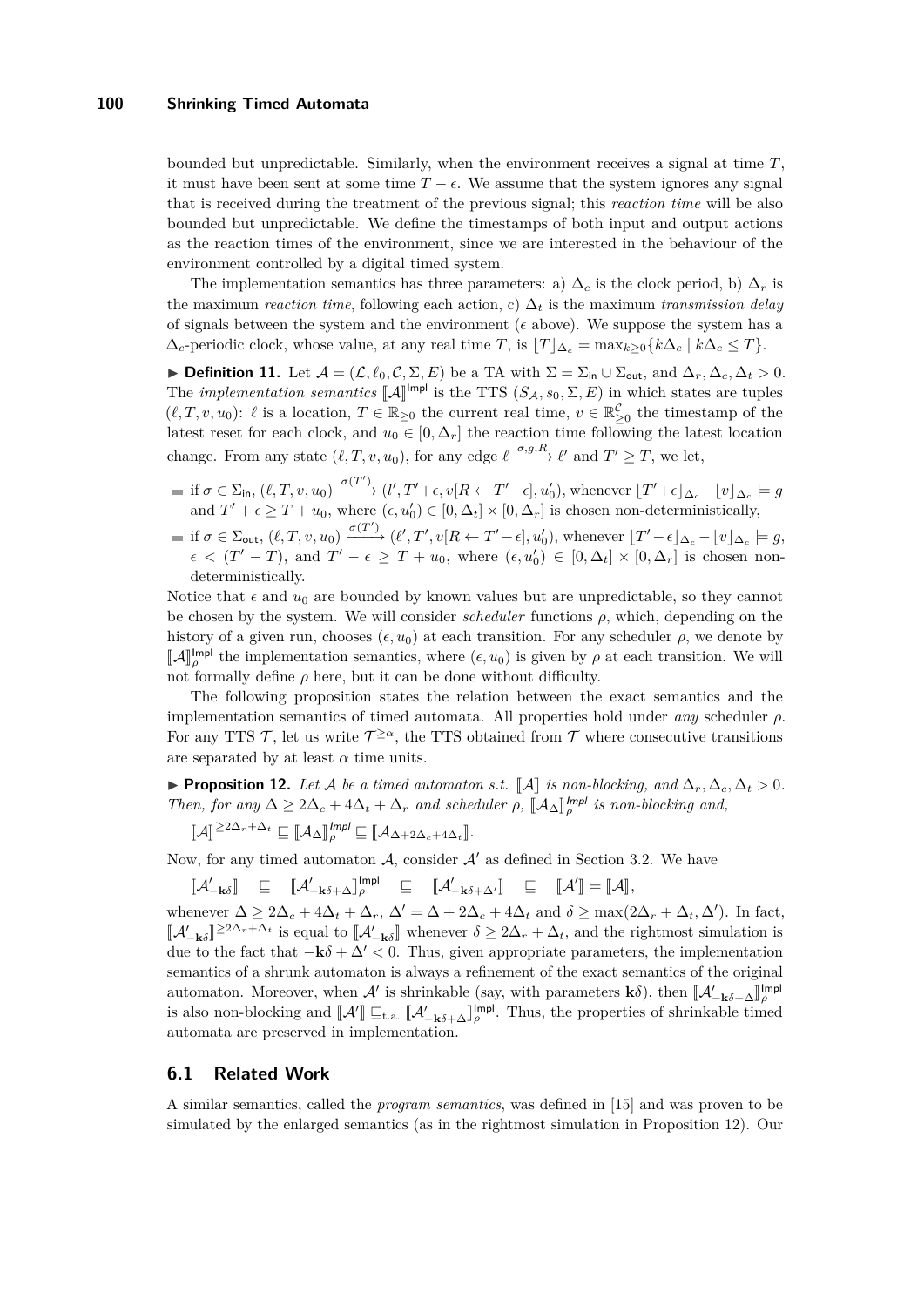definition follows their ideas, but the main difference is that our semantics is not *input-enabled*, that is, it can ignore signals during the treatment of another signal, and has no buffer. Both assumptions are applicable to different platforms (see [\[4,](#page-11-15) [16\]](#page-11-16) for examples of systems that ignore any signal unless it is maintained long enough). Moreover, instead of detailing the reception and the treatment of the signals in several steps, we rather define action transitions taking a positive unpredictable amount of time, during which computations take place. This allows us to model the unpredictability using schedulers and state our properties *for any scheduler*. Note that two results in Proposition [12](#page-10-0) are new compared to [\[15\]](#page-11-5): the leftmost simulation and the preservation of non-blockingness. Another recent work considers the behaviour of timed automata when actions have long execution times [\[1\]](#page-11-4) but it assumes perfect clocks. A different line of work considers the implementability of timed automata extended with tasks but imprecisions and reaction times are not considered [\[19\]](#page-12-7).

#### **References**

- <span id="page-11-4"></span>**1** T. Abdellatif, J. Combaz, and J. Sifakis. Model-based implementation of real-time applications. In EMSOFT'10, p. 229–238, New York, NY, USA, 2010. ACM.
- <span id="page-11-9"></span>**2** K. Altisen and S. Tripakis. Implementation of timed automata: An issue of semantics or modeling? In FORMATS'05, LNCS 3829, p. 273–288. Springer, 2005.
- <span id="page-11-0"></span>**3** R. Alur and D. L. Dill. A theory of timed automata. *Theoretical Computer Science*, 126(2):183–235, 1994.
- <span id="page-11-15"></span>**4** E. Asarin, O. Maler, and A. Pnueli. On discretization of delays in timed automata and digital circuits. In CONCUR'98, LNCS 1466, p. 470–484. Springer, 1998.
- <span id="page-11-13"></span>**5** F. Baccelli et al. *Synchronization and Linearity – An Algebra For Discrete Event Systems*. John Wiley & Sons, 1992.
- <span id="page-11-11"></span>**6** J. Bengtsson and W. Yi. Timed automata: Semantics, algorithms and tools. In *Lectures on Concurrency and Petri Nets*, LNCS 2098, p. 87–124. Springer, 2004.
- <span id="page-11-1"></span>**7** G. Berry. The foundations of Esterel. In *Proof, Language, and Interaction – Essays in Honour of Robin Milner*, p. 425–454. MIT Press, 2000.
- <span id="page-11-8"></span>**8** P. Bouyer et al. [Timed automata can always be made implementable.](http://www.lsv.ens-cachan.fr/Publis/PAPERS/PDF/BLMST-concur11.pdf) In CONCUR'11, LNCS 6901, p. 76–91, Aachen, Germany, 2011. Springer.
- <span id="page-11-6"></span>**9** P. Bouyer, N. Markey, and P.-A. Reynier. Robust model-checking of linear-time properties in timed automata. In LATIN'06, LNCS 3887, p. 238–249. Springer, 2006.
- <span id="page-11-7"></span>**10** P. Bouyer, N. Markey, and P.-A. Reynier. Robust analysis of timed automata via channel machines. In FoSSaCS'08, LNCS 4962, p. 157–171. Springer, 2008.
- <span id="page-11-3"></span>**11** F. Cassez, T. A. Henzinger, and J.-F. Raskin. A comparison of control problems for timed and hybrid systems. In HSCC'02, LNCS 2289, p. 134–148. Springer, 2002.
- <span id="page-11-12"></span>**12** P. Chamuczyński. *Algorithms and data structures for parametric analysis of real time systems*. PhD thesis, University of Göttingen, Germany, 2009.
- <span id="page-11-14"></span>**13** A. David et al. Model checking timed automata with priorities using DBM subtraction. In FORMATS'06, LNCS 4202, p. 128–142. Springer, 2006.
- <span id="page-11-2"></span>**14** M. De Wulf et al. Robust safety of timed automata. *Formal Methods in System Design*, 33(1-3):45–84, 2008.
- <span id="page-11-5"></span>**15** M. De Wulf, L. Doyen, and J.-F. Raskin. Almost ASAP semantics: From timed models to timed implementations. *Formal Aspects of Computing*, 17(3):319–341, 2005.
- <span id="page-11-16"></span>**16** H. Dierks. PLC-automata: a new class of implementable real-time automata. *Theoretical Computer Science*, 253:61–93, 2001.
- <span id="page-11-10"></span>**17** D. L. Dill. Timing assumptions and verification of finite-state concurrent systems. In AVMFSS'89, LNCS 407, p. 197–212. Springer, 1990.